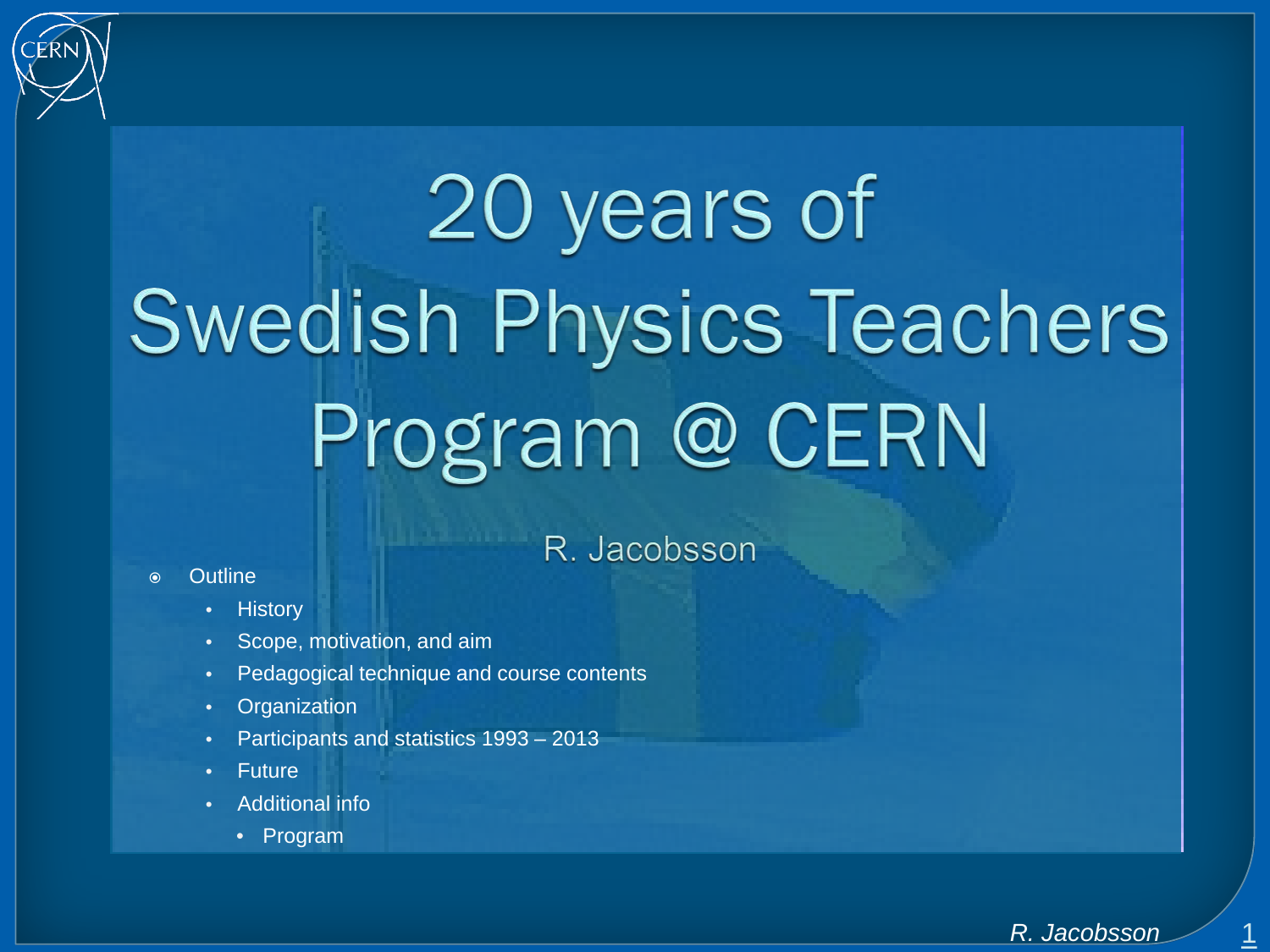# 20 years of Swedish Teachers

:ER

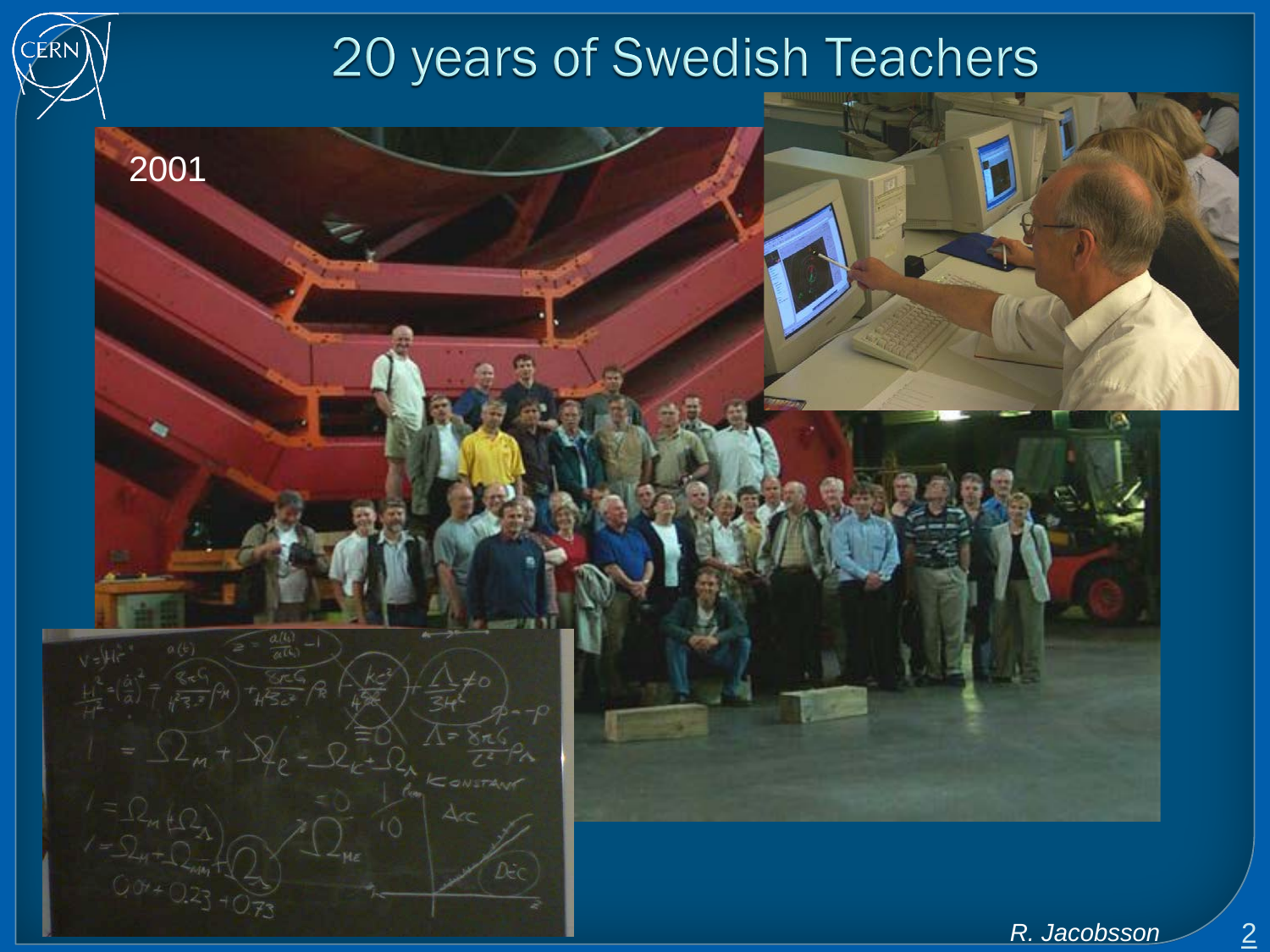

# **History**

 A fruitful "accidental" encounter in 1992-93 after rumours spread about a "teachers course at CERN" in 1992

• Eilert Hörnberg (Umeå University) and Ingeborg Hörnberg starts a private company



**International Education and Development Centre** and Kurscentrum Umeå/Uppsala Sweden

- Business idea: Organize further training for teachers ("Fortbildningar")
	- $\rightarrow$  International exchange
	- Biology in Island
	- History and literature in Island
	- Biology in Mallorca
	- Geology in Madeira
	- Astrophysics in the Canaries (La Palma)
	- Technology Stanford Berkley Silicon Valley
	- NASA Cape Kennedy Space Center
	- *CERN and particle physics 1993 – 2013 (last weekend!)*



Eilert Hörnberg -2009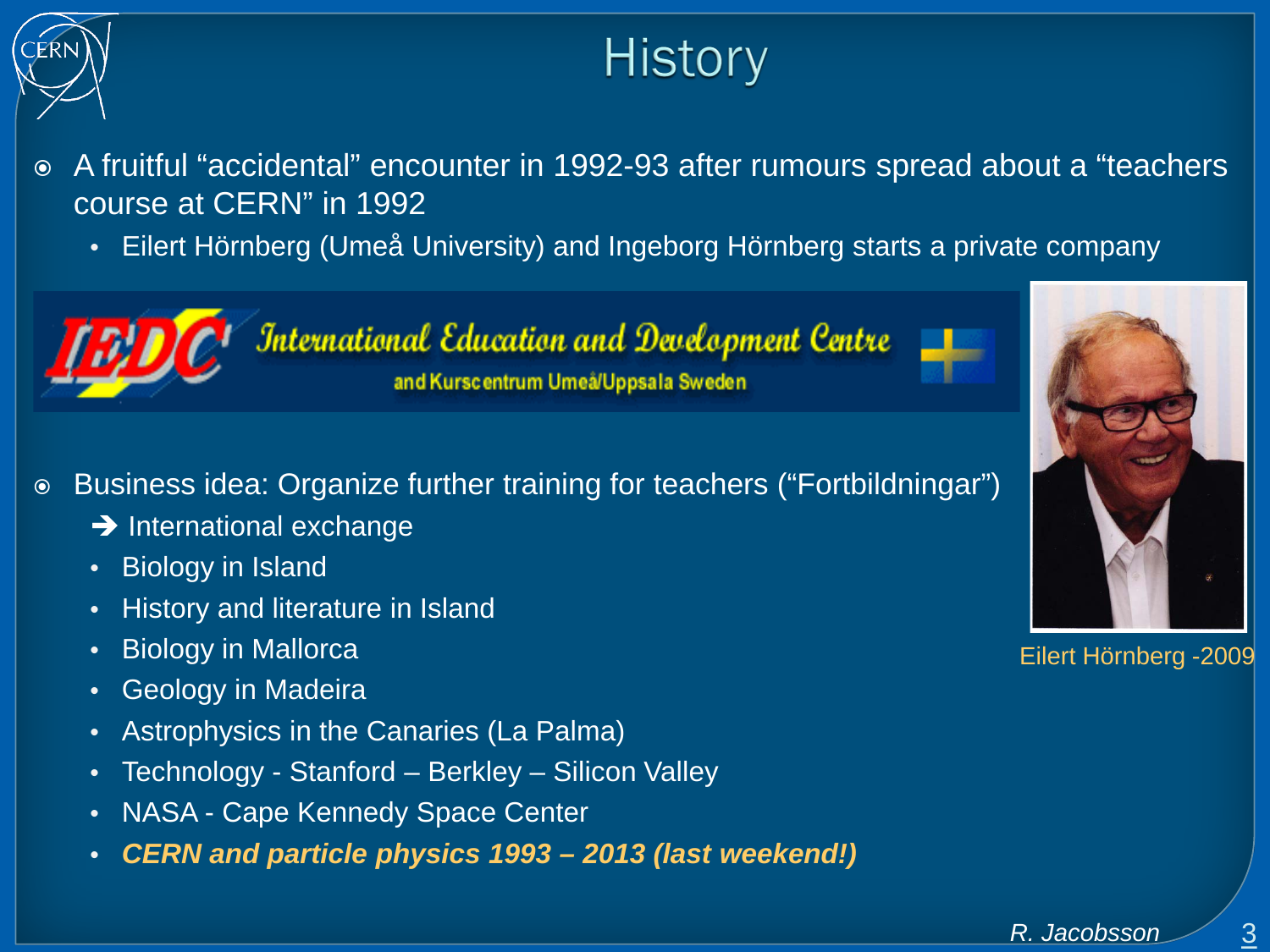# Course scope, motivation, and aim

### Teachers lay the foundation of the intellectual capacity of the future society

- #1 profession in a functional society since the dawn of humans (until recently…)!
- Age 12 18 is a vital period where after *curiosity, dynamic thinking and openness* either thrive or die
- " The no-limit dream period"
- Main driver of progress in society is not technological, it is intellectual!  $\rightarrow$  Technology is a spin-off of intellectual capacity!

→ Swedish program is aimed at senior high-school physics teachers (Gymnasielarare)

- 20 years experience with teachers' needs = "course raison d'etre"
	- *Professional stimuli and motivation ("I'm a part of real science!")*
	- Realization that their basic knowledge is sufficient to understand the most advanced science
	- *Conceptual basis to read/study on their own*
	- Ideas for extending curriculum with links to the current scientific questions, progress and methods Regular small excursions in all of the courses as motivations for students
	- Create contact between teachers and inform about visiting CERN with classes
	- The role of fundamental science in society
	- What are the trends in young people's thinking and how to deal with it.
- Swedish teachers have a very good level!

 $\overline{4}$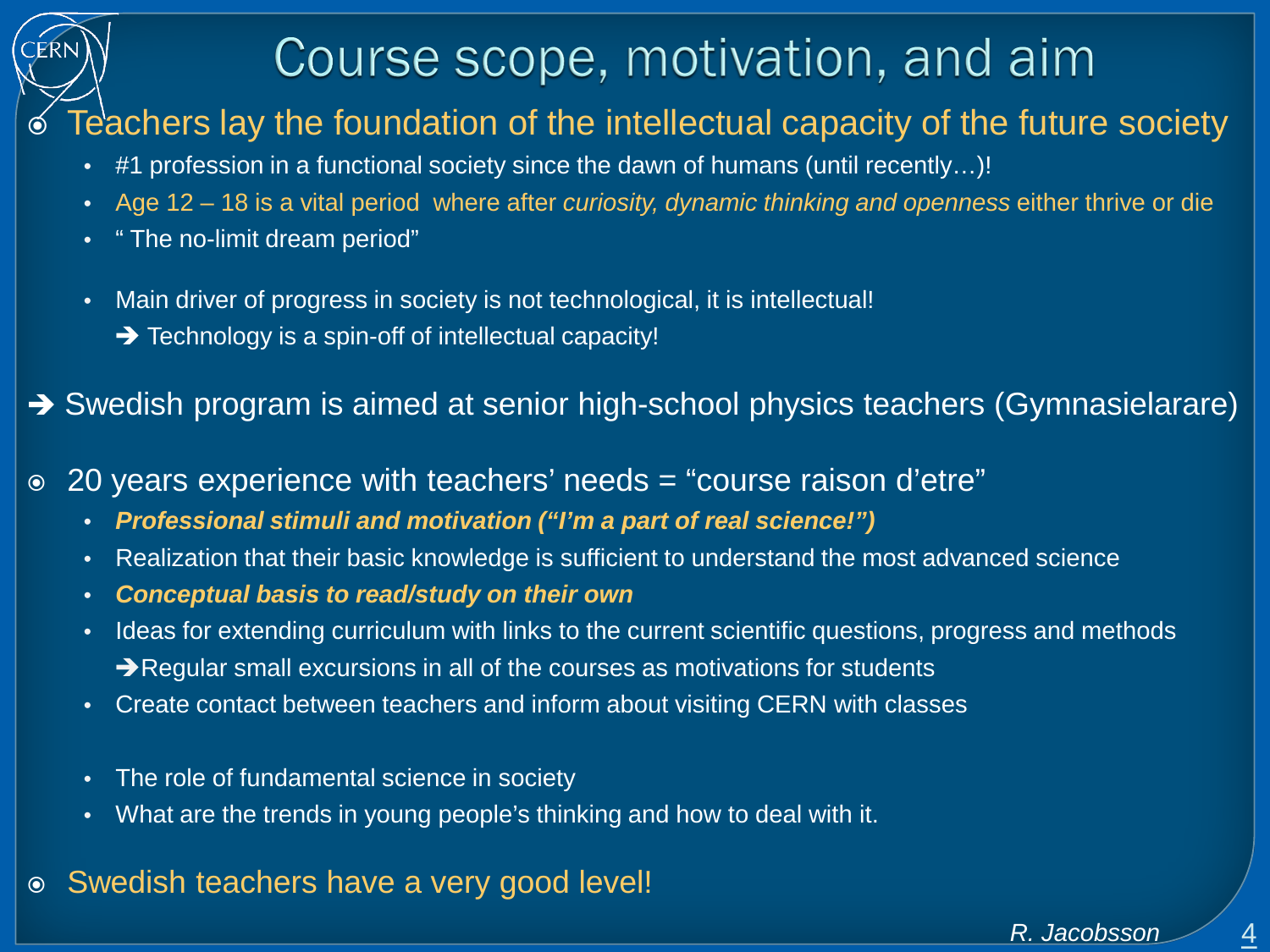# Pedagogical technique and course contents

### Achieving the goals

- This cannot be achieved by giving teachers by-heart knowledge and practical tools
- $\rightarrow$  Teach teachers how to read and what to read
- $\rightarrow$  Most blockages come from "fear that it is too difficult"!
- The raw material is in every day scientific publications and web at all levels!
- 3.5 days including free half day in Geneva (Thursday Sunday)
	- Introduction: Course contents and overview (where, what, how): 2h
	- Visits to experimental facility : 6 8h
	- Seminars : 1 2h
	- Lecture  $:$   $\sim$  9h
	- Debate over coffee breaks and lunches
	- End of the day reviews/summaries with questions for the next day
	- Social dinner in Geneva Friday evening

#### Lecture:

- "Self-driven" suggestion and question based lecture on particle physics/cosmology from theory to experiment
- No slides teachers understanding and questions determine speed and order
- All on white board with teachers taking notes
- $\rightarrow$  What they don't know is that they get my collected lecture notes over 20 years on the last day...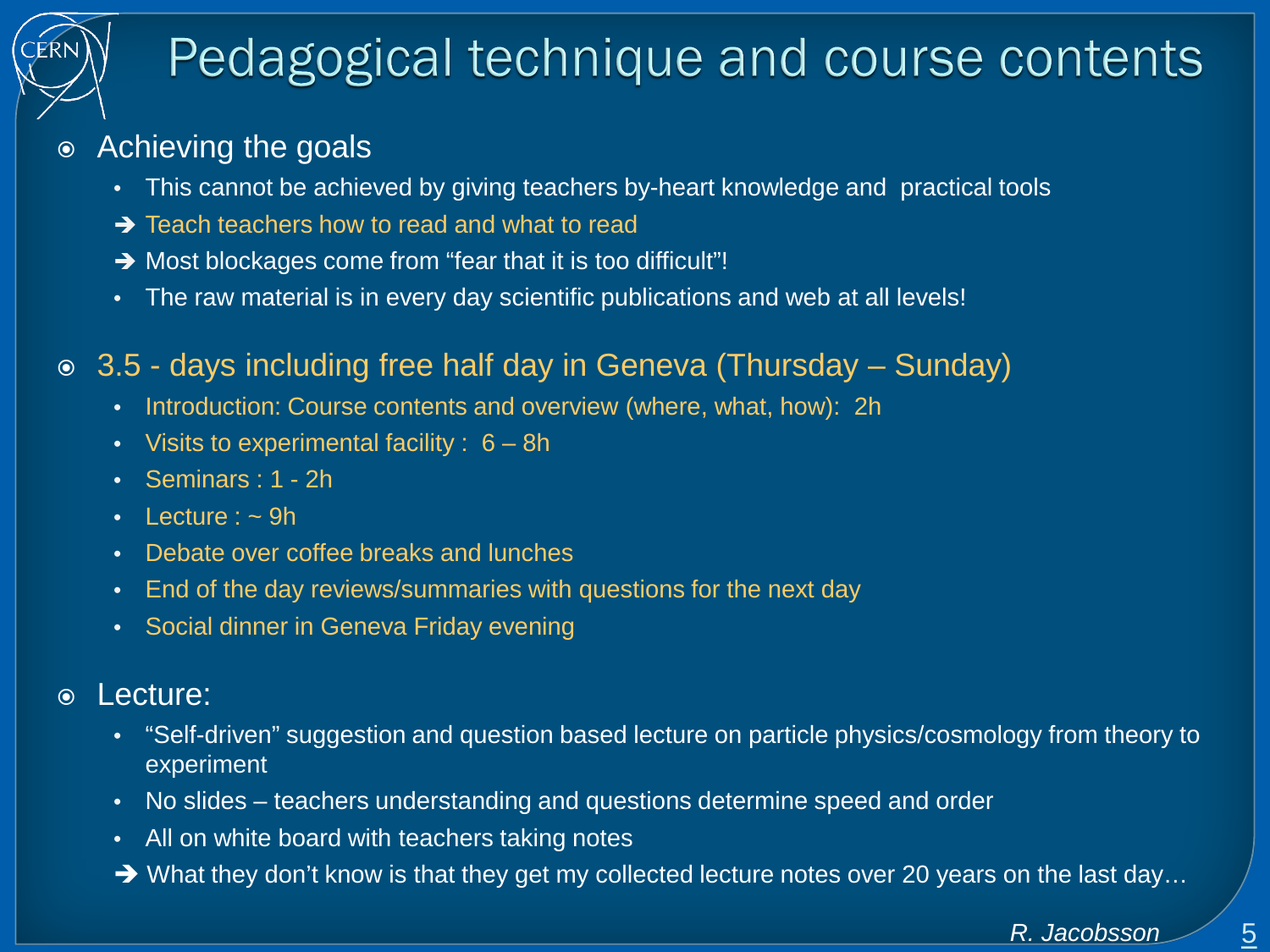# Pedagogical technique and course contents

#### Visits to the experimental facilities (currently)

- Accelerators: Protoninjector, ioninjector, accumulator rings, LHC, assembly/test hall, control rooms, future linear accelerator (CLIC)
- Experiments: Antiproton, Atlas, CMS, LHCb, ISOLDE, fixed target experiments,…
- Computer centre
- Depends on where important research is at the moment
- Seminars
	- Spin-offs and applications from CERN research
- Laboratory exercise
	- Analysis of experiment data (LEP and DELPHI) removed from program since several years
- Other
	- Quick glance at Microcosm and Globe of Innovation as example for students
	- Article reading
	- Book suggestions
	- CERN library and bookstore
	- Web resources (CERN web site)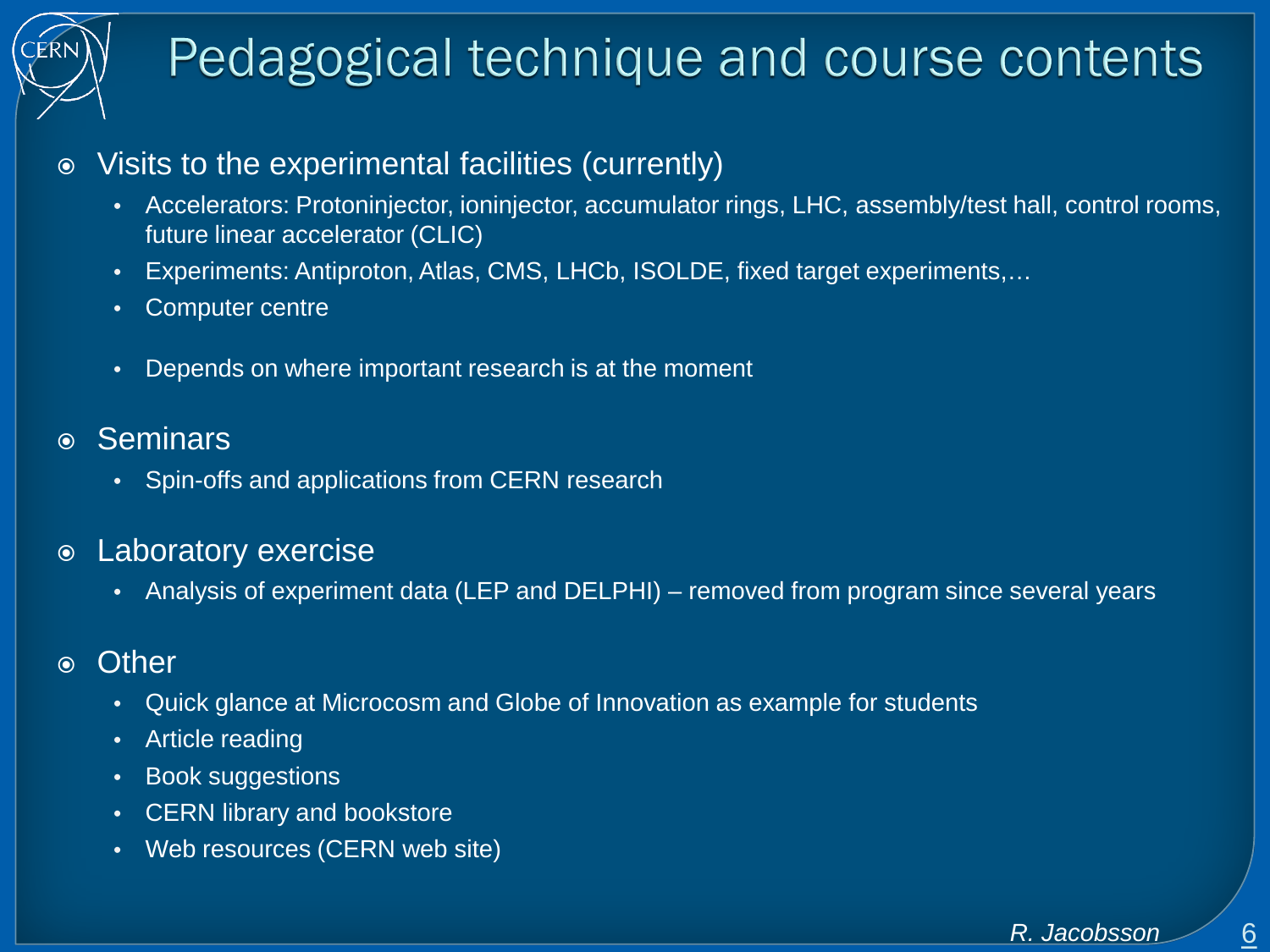# Organization

#### Personal philosophy:

- CERN is a laboratory, a facility for scientific users in ~80 nations.
- Countries run their own activities and collaborations at CERN
- $\rightarrow$  Courses entirely organized by national initiatives
- → National Contact Person at CERN to set up course program and host teachers + lecture
- **→ Minimum CERN resources**
- All guides and lecturers active in research, preferably Swedish but priority is on level/role
- → National support (company or state financed body)
	- $\rightarrow$  Publicity, information, assistance with funding, organization of logistics = IEDC
	- $\rightarrow$  Funding (foundations/scholarships, sponsors, commune, school) = A lot of work!

#### Cost per participants for the current Swedish Teachers program: 9980 SEK

- Travel, hotel (Geneva), transports during 3.5 days, additional course material (pens,notebooks,DVDs etc), refreshments during visits and lectures(!)
- No charges from CERN and I receive no compensation
- Cost for CERN: virtually zero (brochures and copy machine)
	- Total invested time for me: <6 days/year including complete weekend
	- Time from guides: number of participants/10 \* 6h
- Ideal time for Swedish teachers: Weekend before Midsummer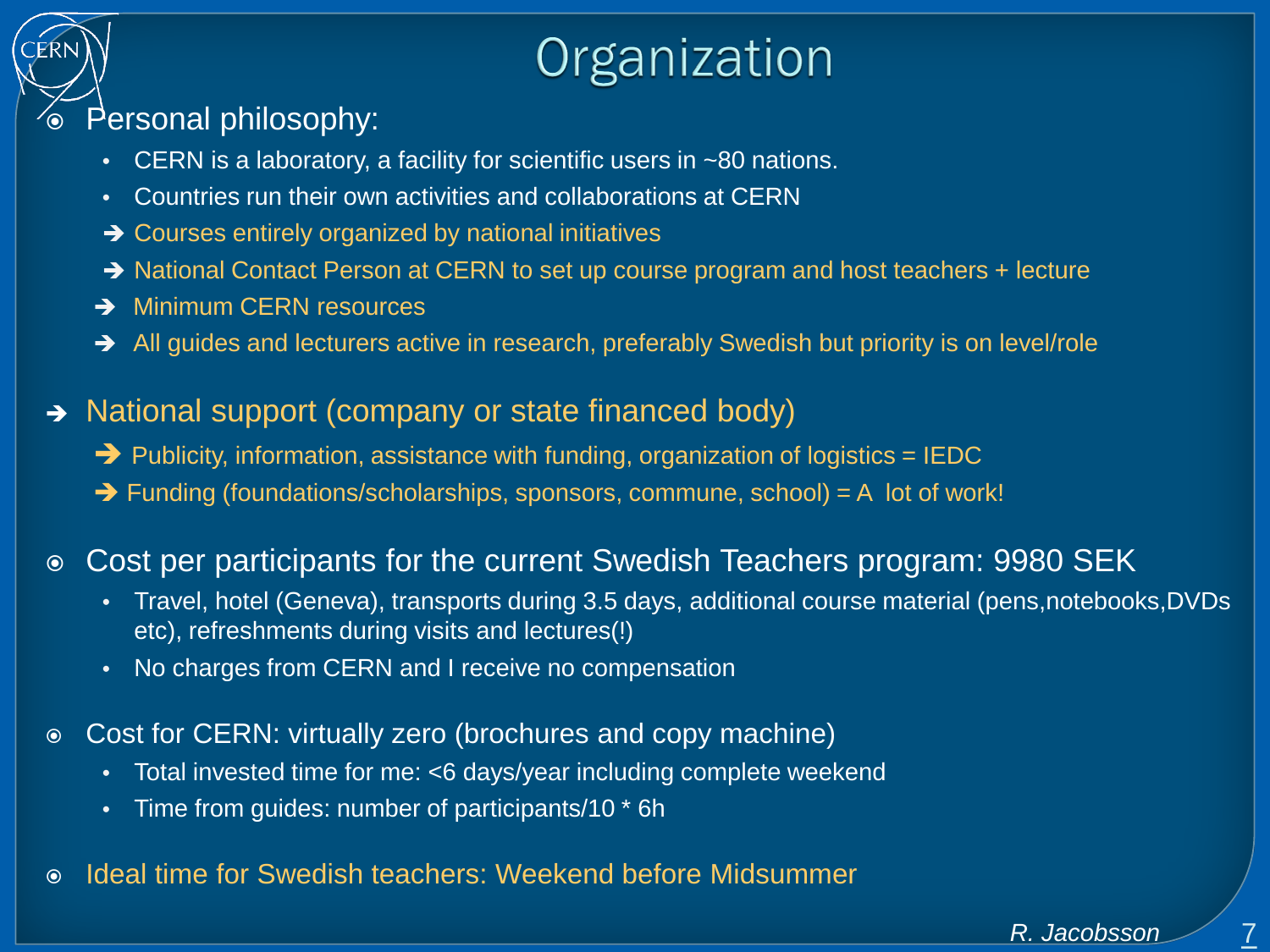# Participants and statistics 1993 - 2013

### *>350 Swedish teachers from ~130 schools*

| Baldersskolan            | Skellefteå     | 1993 | S:t Mikaelsskolan          | Mora                | 1999 | $1.000$ generations.<br>Karlskrona gymnasium    |
|--------------------------|----------------|------|----------------------------|---------------------|------|-------------------------------------------------|
|                          |                |      |                            |                     |      | Vorrköping gymnasium                            |
| Nösnäs gymnasiet         | Stenungsund    | 1993 | <b>LOST FILES?</b>         | <b>LOST FILES??</b> | 2000 |                                                 |
| Kungsängsskolan          | Sala           | 1993 | Hagaskolan                 | Umeå                | 2001 | Timrå gymnasium                                 |
| Allebergs gymnasiet      | Falköping      | 1993 | Komvux                     | Östersund           | 2001 |                                                 |
|                          | Helsingborg    | 1993 | Ostra Real                 | Stockholm           | 2001 | Lidingö gymnasium                               |
| Komvux Maria park        |                |      | Rudbecksskolan             | Sollentuna          | 2001 |                                                 |
| Ljusdal Gymnasieskola    | Ljusdal        | 1993 | Lars Kaggskolan            | Kalmar              | 2001 | Danderyds gymnasium                             |
| Gudlav Bilderskolan      | Sollefteå      | 1994 |                            | Söderköping         | 2001 | Avesta gymnasium                                |
| Tyresö gymnasium         | Tyresö         | 1994 | Nystromska skolan          |                     |      |                                                 |
|                          | Örebro         | 1994 | Bruksgymnasiet             | Gimo                | 2001 |                                                 |
| Komvux Västerplansskolan |                |      | St Eriksgymnasiet          | Stockholm           | 2001 |                                                 |
| Torsbergsskolan          | <b>Bollnäs</b> | 1994 | Vargentinskolan            | Östersund           | 2001 |                                                 |
| Tumba gymnasium          | Tumba          | 1994 | Vastermalmsgymnasiet       | Sundsvall           | 2001 |                                                 |
|                          | Filipstad      | 1994 | Komvux                     | Trollhättan         | 2001 |                                                 |
| Spångbergsgymmnasiet     | Angered        | 1994 | Malmo Borgarskola          | Malmö               | 2001 | Örebro gymnasium                                |
| Angered gymnasiet        |                |      | Korsangsskolan             | Västerås            | 2001 |                                                 |
| Hvitfeldska gymnasiet    | Göteborg       | 1994 | Komvux                     | Sundsvall           | 2001 |                                                 |
| Kantzowskag              | Hallstahammar  | 1994 | Kalmar hogskola            | Kalmar              | 2001 |                                                 |
|                          |                |      | Kongahälla gymnasium       | Kungälv             | 2002 |                                                 |
| Hjalmar Lundbomsskolan   | Kiruna         | 1994 | Tranemo gymnasium          | Tranemo             | 2002 | Ockerö gymnasium                                |
| Kongahälla gymnasiet     | Kungälv        | 1994 |                            | Sölvesborg          | 2002 |                                                 |
| Norra Real               | Stockholm      | 1995 | Furulundsskolan            |                     |      | Fyrisskolan                                     |
| Spånga gymnasium         | Spånga         | 1995 | Hulebäcksgymnasiet         | Mölnlycke           | 2002 |                                                 |
|                          |                |      | Nössnäsgymnasiet           | Steungsund          | 2002 | Fredrika Bremer gymnasium                       |
| Westerlundska gymnasiet  | Enköping       | 1995 |                            |                     |      |                                                 |
| Komvux                   | Enköping       | 1995 | Olympiaskolan              | Helsingborg         | 2002 | Skellefteå skola                                |
| Adalsskolan              | Kramfors       | 1995 | Ludvika gymnasium          | Ludvika             | 2002 | Katedralskolan                                  |
|                          |                |      | Högbergsskolan             | Ludvika             | 2002 | Säfle gymnasium                                 |
| Kärrtorps gymnasium      | Johanneshov    | 1996 | Hvitfeldtska gymnasiet     | Göteborg            | 2002 |                                                 |
| Hedbergska skolan        | Sundsvall      | 1996 |                            |                     |      | names of some sohow.                            |
| Teknikum                 | Växjö          | 1996 | Gränsälvsgymnasiet         | Övertorneå          | 2003 | undbergsskolan                                  |
| Karolinska skolan        | Örebro         | 1996 | Komvux                     | Strängnäs           | 2003 |                                                 |
| Ebersteinska gymnasiet   | Norrköping     | 1996 | Nacka gymnasium            | Nacka               | 2003 |                                                 |
|                          | Oskarshamn     | 1996 | Palmcrantzskolan           | Östersund           | 2003 | Synoviaskolan                                   |
| Komvux                   |                |      | Polhemsgymnasiet           | Göteborg            | 2003 | Komvux                                          |
| Domarhagskolan           | Avesta         | 1996 |                            |                     |      |                                                 |
| Komvux Brinellskolan     | Fagersta       | 1996 | CANCELLED                  | <b>CANCELLED</b>    | 2004 |                                                 |
|                          | Helsingborg    | 1996 | Spyken gymnasieskola       | Lund                | 2005 | Minerva gymnasium<br>Värmdö gymnasium           |
| Filbornaskolan           |                |      |                            |                     | 2005 |                                                 |
| Nobelgymnasiet           | Karlstad       | 1996 | Lindengymnasiet            | Katrineholm         |      |                                                 |
| Tingvalla gymnasiet      | Karlstad       | 1996 | Björknässkolan             | Boden               | 2005 | <b>Sing</b><br>Sigtunaskolan<br>Donnergymnasiet |
| Vasalunds gymnasiet      | Solna          | 1997 | Gudlav Bilderskolan        | Sollefteå           | 2005 | Karlskrona gymasiunの                            |
|                          | Bandhage       |      | Komvux                     | Norrköping          | 2005 |                                                 |
| Bandhagens gymnasium     |                | 1997 | Solberga gymnasiet         | Arvika              | 2005 | Bobergs gymnasium<br>Kaplanskolan               |
| Thorildplans gymnasium   | Stockholm      | 1997 |                            |                     | 2005 |                                                 |
| Fågelviks gymnasiet      | Tibro          | 1997 | Sundsta/Älvkulle gymnasium | Karlstad            |      | am                                              |
|                          |                |      | Tullholms gymnasium        | Karlstad            | 2005 |                                                 |
| Staffansskolan           | Söderhamn      | 1998 | Ebersteinska gymnasiet     | Norrköping          | 2006 |                                                 |
| Katedralskolan           | Uppsala        | 1998 | Komvux                     | Norrköping          | 2006 |                                                 |
| Knut Hahnsskolan         | Ronneby        | 1998 | Polhemsgymnasiet           | Göteborg            | 2006 |                                                 |
|                          |                |      | Komvux                     | Unnsala             | 2006 |                                                 |

| rvacka gymnasium             | маска           | zuub |
|------------------------------|-----------------|------|
| Finspong gymnasium           | Finspong        | 2007 |
| Nacka gymnasium              | Nacka           | 2007 |
| Varmdö gymnasium             | Varmdö          | 2007 |
| Karlskrona gymnasium         | Karlskrona      | 2007 |
| Norrköping gymnasium         | Norrköping      | 2007 |
|                              | Kalmar          | 2008 |
| Timrå gymnasium              | Piteå           | 2008 |
|                              |                 | 2008 |
|                              | Boden           | 2008 |
| Lidingö gymnasium            | Lidingö         |      |
|                              | Örnsköldsvik    | 2008 |
| Danderyds gymnasium          | Danderyd        | 2008 |
|                              | Avesta          | 2008 |
| Avesta gymnasium             |                 |      |
|                              | Kristinehamn    | 2008 |
|                              |                 | 2008 |
|                              | Söderköping     |      |
|                              | Linköping       | 2008 |
|                              | Ronneby         | 2008 |
|                              | Årjäng          | 2008 |
| Orebro gymnasium             | Örebro          | 2008 |
|                              | Värnamo         | 2009 |
|                              | Västerås        | 2009 |
|                              | Göteborg        | 2009 |
|                              | Linköping       | 2009 |
| Ockerö gymnasium             | Ockerö          | 2009 |
|                              | Skellefteå      | 2009 |
| Fyrisskolan                  | Uppsala         | 2009 |
|                              |                 | 2009 |
| Fredrika Bremer gymnasium    | Haninge         |      |
|                              | Umeå            | 2009 |
| Skellefteå skola             | Skellefteå      | 2010 |
| Katedralskolan               | Växjö           | 2010 |
| Säfle gymnasium              | Säfle           | 2010 |
|                              | Flen            | 2010 |
|                              | Eskilstuna      | 2010 |
|                              | Göteborg        | 2010 |
| Lundbergsskolan              | <b>Storfors</b> | 2010 |
|                              | Kristinehamn    | 2010 |
| Synoviaskolan                | Stockholm       | 2010 |
| Komvux                       | Stockholm       | 2010 |
| g names of some schools      | Helsingborg     | 2010 |
| Minerva gymnasium            | Umeå            | 2011 |
| Värmdö gymnasium             | Värmdö          | 2011 |
|                              |                 | 2011 |
|                              | Skellefteå      |      |
| Sigtunaskolan                | Sigtuna         | 2011 |
| Donnergymnasiet              | Göteborg        | 2012 |
| Karlskrona gymasiur <b>ó</b> | Karlskrona      | 2012 |
| Bobergs gymnasium            | Ange            | 2012 |
| Kaplanskolan                 | Skellefteå      | 2012 |
|                              | Kalmar          | 2013 |
|                              | Lund            | 2013 |
|                              | Nyköping        | 2013 |
|                              | Huddinge        | 2013 |
|                              | Oskarshamn      | 2013 |
|                              | nideiou         | 2013 |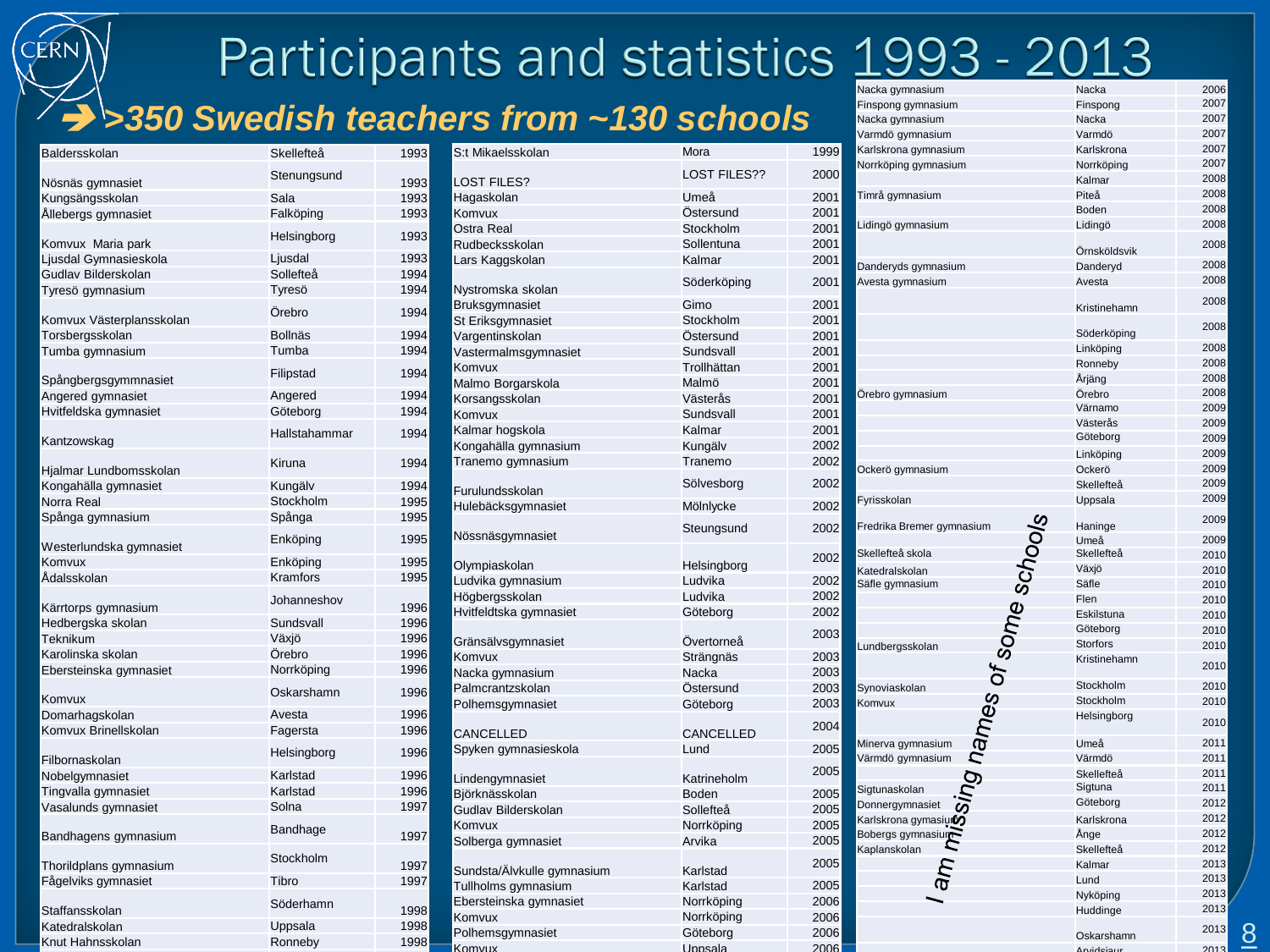

# **Statistics 1993 - 2013**

| 1993 - 1999 | 150              |
|-------------|------------------|
| 2000        | $\overline{?}$   |
| 2001        | 41               |
| 2002        | 14               |
| 2003        | 5                |
| 2004        | <b>CANCELLED</b> |
| 2005        | 21               |
| 2006        | 14               |
| 2007        | 14               |
| 2008        | 18               |
| 2009        | 18               |
| 2010        | 20               |
| 2011        | 13               |
| 2012        | 8                |
| 2013        | 14               |
| <b>Sum</b>  | $350 + ?$        |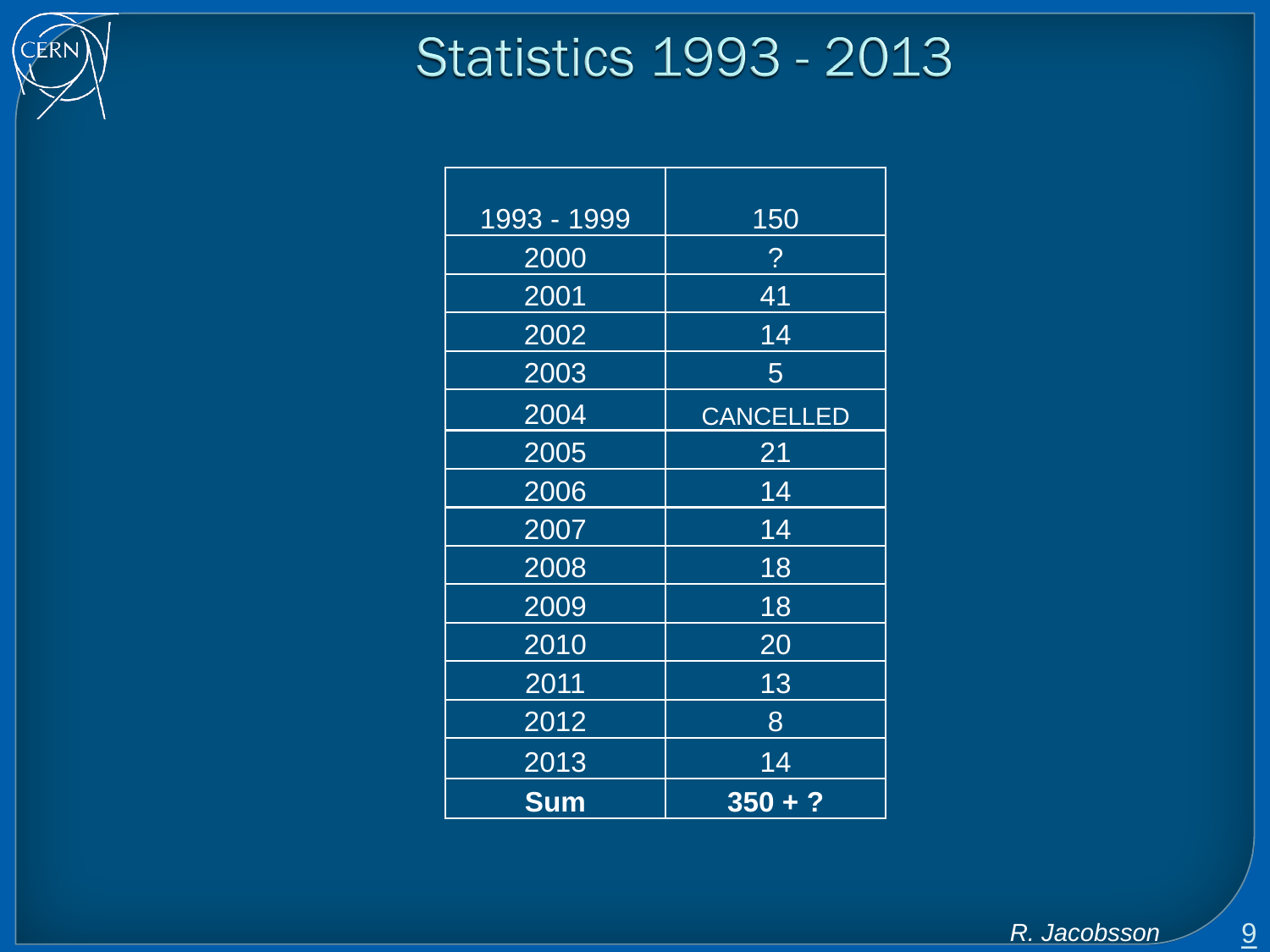

### Future

- Funding is difficult each year and very variable in time and space
- A large interest from teachers each year but several do not obtain funding/support
- Long term future of IEDC uncertain
	- Next generation in family has been active in the past
- In a wider scope: A CERN based secretary was \*very\* helpful in the past
	- Logistics for researchers coming to CERN
	- Contact between Swedish researchers at CERN
	- Industry contact
	- Help with visits from Swedish Senior Highschools !!
		- We extend CERN visit program by at least a full day of visits and lectures for each visit on best effort
		- $\rightarrow$  Need help with organization
	- → Valuable help in the organization of the Swedish Teachers Program

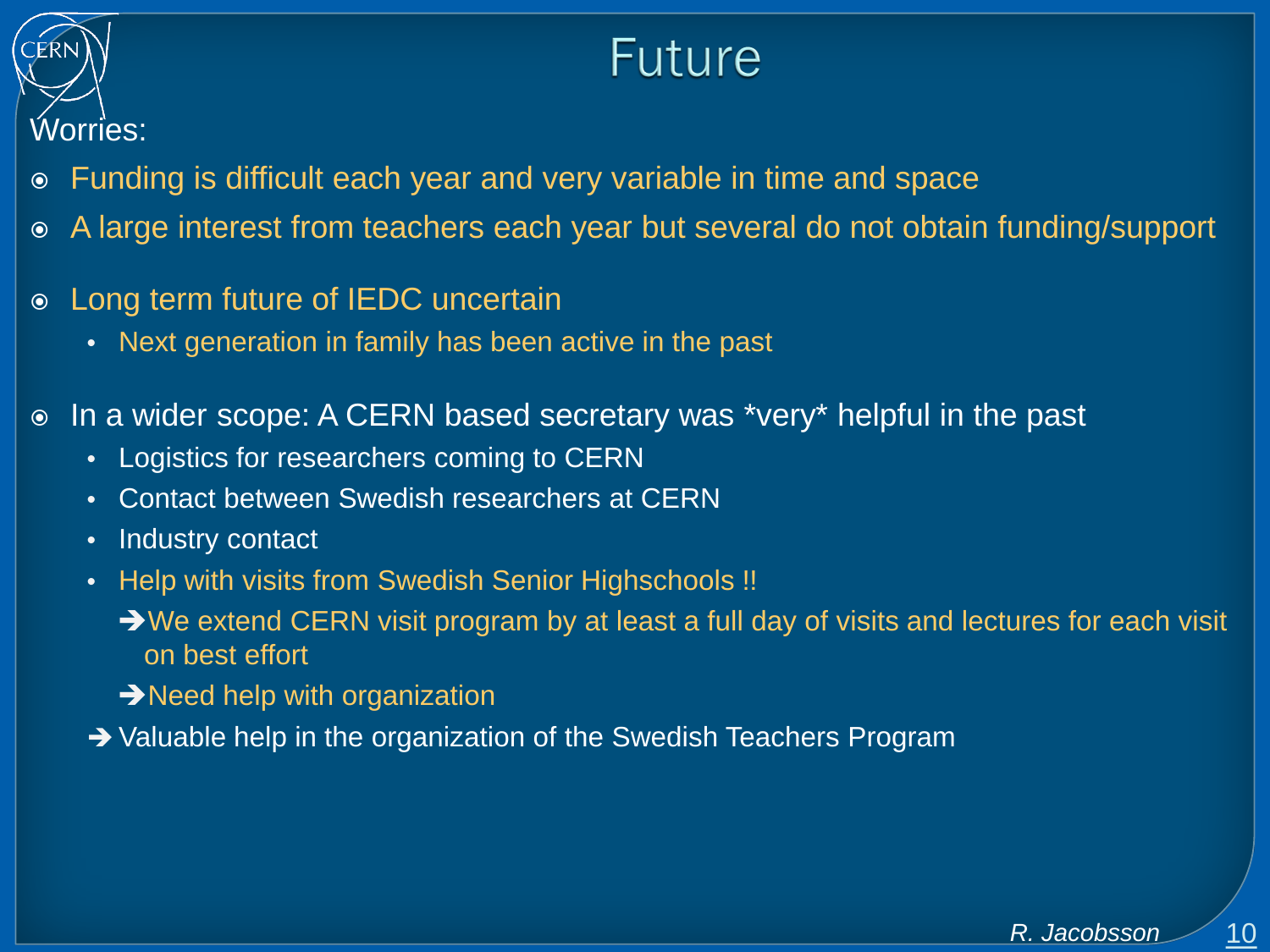

# More information

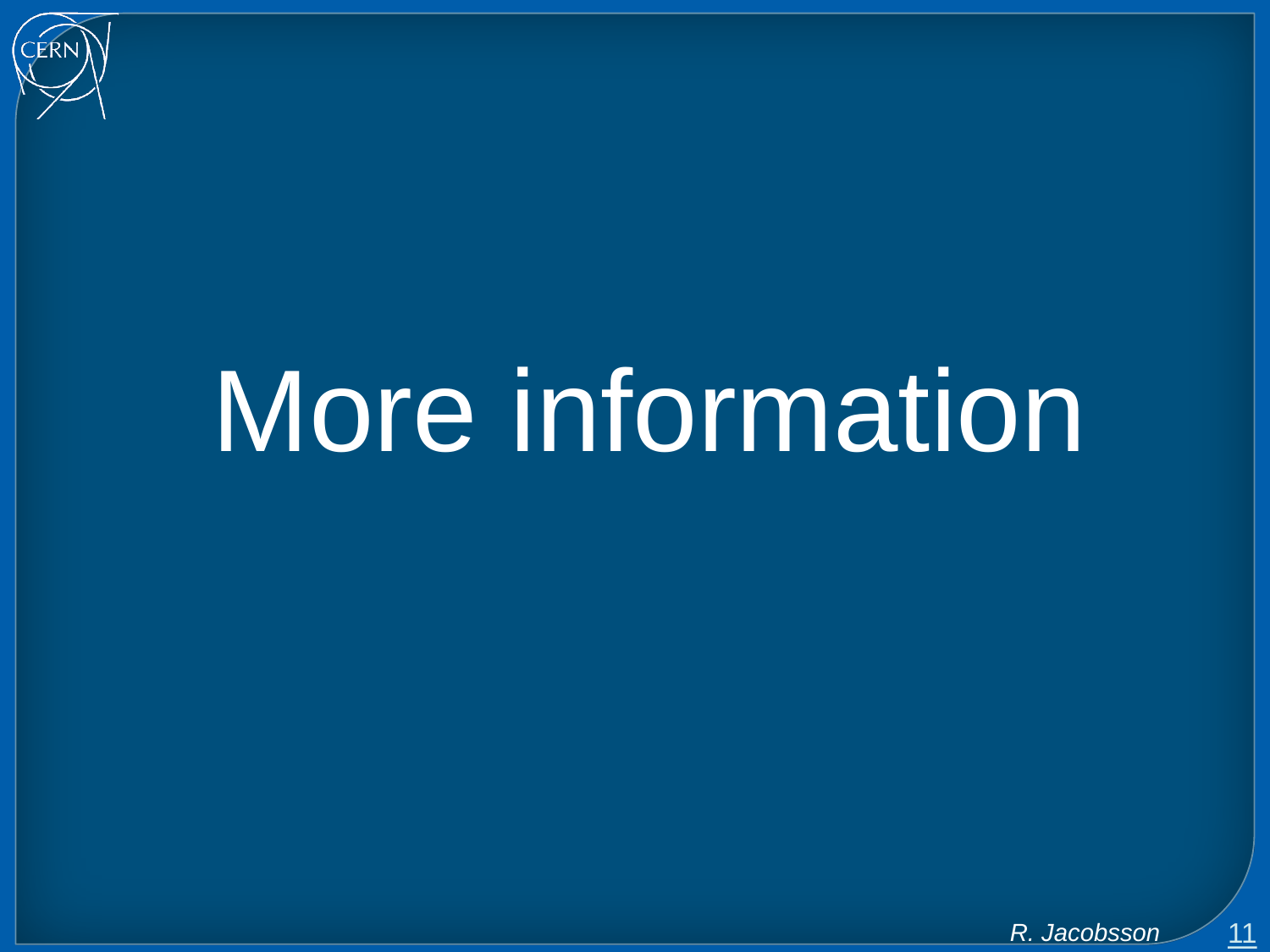

## 2013 Program

#### $\begin{minipage}[c]{0.9\linewidth} \textbf{International Education and Development Centre U/U Sweden} \textbf{Johannelundsväg 24, 907 38 Umeä Phone +46 (0)90-12 65 33} \textbf{ Telefax +46 (0)90-77 81 61} \end{minipage}$

#### Kursprogram för den 21sta kursen 13 - 16 juni 2013

CERN och fysik- och högteknologiforskning vid den absoluta frontlinjen

Dr Richard Jacobsson, forskare vid CERN och kursledare GSM: +41-76-487 37 30 (internt på CERN 16 37 30)

Tiderna ar preliminära.

Huvudpunkterna är lagda men innehållet kommer vi att anpassa vartefter kursen pågår, med avseende på behov av uppdatering och intressen. Det är era frågor som i hög grad styr kursinnehållet!

#### Torsdag 13/6

10.20 - 10:55 - Ankomst Genève. Möte på flygplatsen.

R. Jacobsson

- $~12.00$ - Transport till Hotel Strasbourg
- Incheckning 13.00 - Kort information om de kommande dagarna, transporter etc på Hotel Strasbourg.
	- Fri eftermiddag for att promenera runt i vackra Geneve!

#### Fredag 14/6

| $-8.25$       | - Lokaltransport till CERN                                                             |                               |
|---------------|----------------------------------------------------------------------------------------|-------------------------------|
| 8.45          | - Samling i CERNs reception                                                            | (Bld 33)                      |
| $8.45 - 9.00$ | - Presentation av och information om kursen<br>- Utdelande av kursprogram och material | R. Jacobsson<br>$(40-S2-B01)$ |
|               | 9.00 - 10.30 - Introduktion till CERN och partikelfysik<br>Transport                   | R. Jacobsson<br>$(40-S2-B01)$ |
|               | 10.45 - 11.45 - Besök på antiprotondecceleratorn och experiment<br>Promenad            | Olof Ahlén<br>(Bld. 93)       |

|             | Promenad                                                                             |                                                       |
|-------------|--------------------------------------------------------------------------------------|-------------------------------------------------------|
|             | 13.45 - 14.45 - Besök på proton- och joninjektorerna                                 | Detlef Kuchler (16 42 04)                             |
|             | Promenad                                                                             |                                                       |
|             | 15.00 – 16.00 - Besök på CERNs datorcenter                                           | Olof Barring (16 38 42)<br>$(Bld 513 - \text{lobby})$ |
|             | - Promenad                                                                           |                                                       |
|             | 16:00 - 16.30 - Kafferast på restaurang 2                                            |                                                       |
|             | - Promenad                                                                           |                                                       |
|             | 16.30 – 17.30 - Applikationer och spinoffs ifrån CERNs forskning                     | Alexander Efthymiou<br>$(61-1-9,$ salle C)            |
|             | - Summering och eventuella frågor                                                    |                                                       |
| 20.00       | - Frivillig middag tillsammans på restaurang<br>(självkostnad ~45 CHF + dryck)       | <b>Chef François Vouillamoz</b><br>(Cafe de Paris)    |
| 22.00!      | - Läggdags?! :-) Fredagen är avkoppling i jämförelse med lördagen                    |                                                       |
| Lördag 15/6 |                                                                                      |                                                       |
| $-8.25$     | -----<br>- Lokaltransport till CERN                                                  |                                                       |
| 8.45        | - Samling i CERNs reception                                                          | (Bld 33)                                              |
|             | 09.00 - 10.00 - Besök på Atlasexperimentet                                           | Samer Al-Kilani                                       |
|             | 10:15 – 12:30 - Föredrag om partikelfysik 1: Från teori till experiment<br>- Pauser! | R. Jacobsson<br>$(40-R-B10, 78511, 40/5-B01)$         |
|             | 12.30 - 13.30 - Lunch på Restaurang 1                                                |                                                       |
|             | - Transport                                                                          |                                                       |
|             | 13.45 - 14.45 - Besök på CERNs monteringshall for LHC                                | Liesbeth Vanherpe                                     |
|             | - Transport                                                                          |                                                       |
|             | 15:00 - 16.00 - Besök på LHCb experimentet                                           | R. Jacobsson<br>F. Alessio                            |
|             | - Transport                                                                          |                                                       |
|             | 16.15 – 16.45 - Kafferast på restaurang 1                                            |                                                       |
|             | 17.00 – 18.00 - Föredrag om partikelfysik 2: Från teori till experiment              | R. Jacobsson<br>$(40-R-B10, 78511, 40/5-B01)$         |

12.00 - 13.30 - Lunch på Restaurang 2